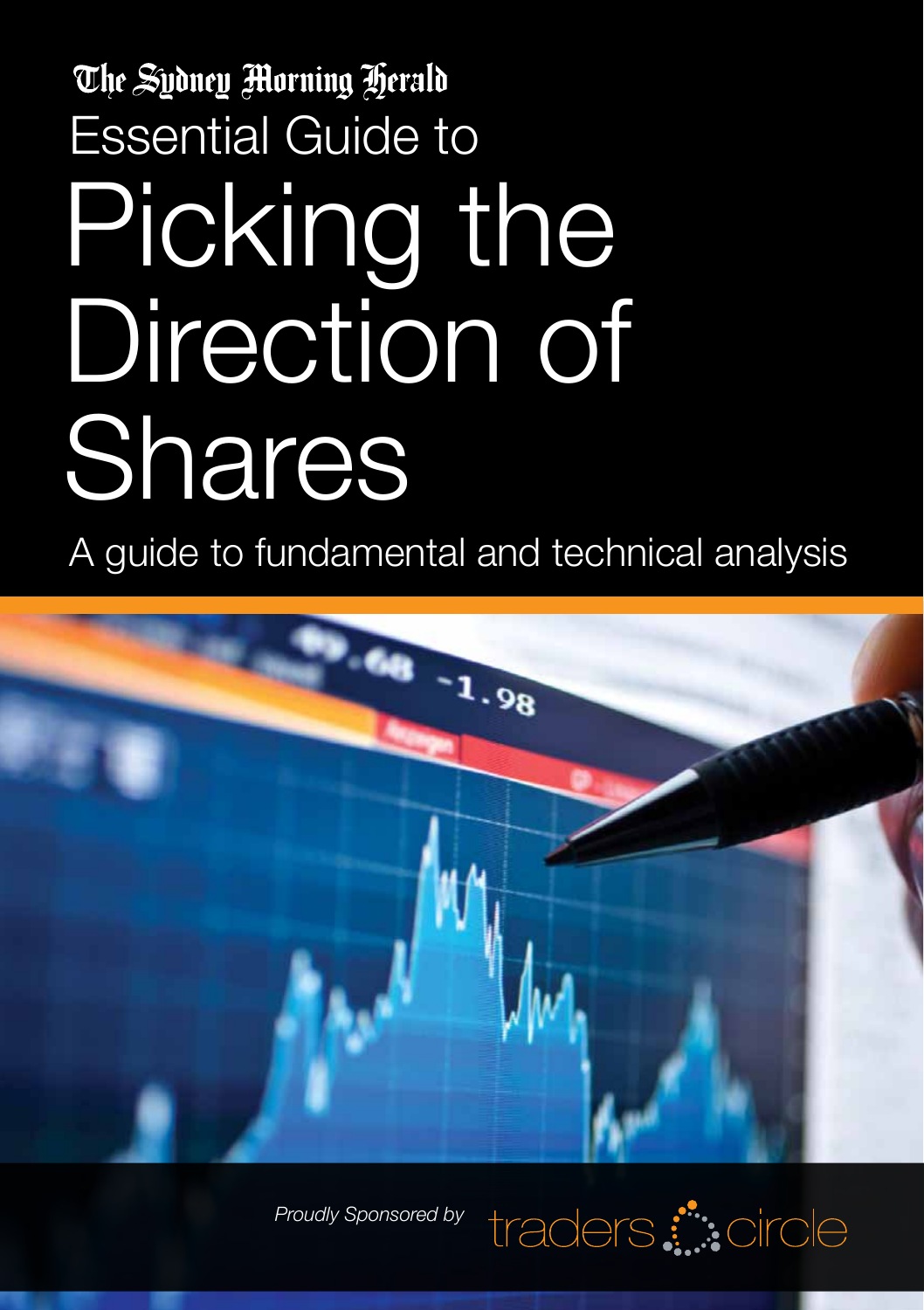

**To order your free copy of this or other** *Essential Guides***, go to www.smhshop.com.au/freeguides**



#### **Important information**

The Sydney Morning Herald Essential Guide to Picking the Direction of Shares is published and distributed by Fairfax Media Publications Pty Ltd, ABN 33 003 357 720, the publisher of The Sydney Morning Herald. It is intended to provide general information of an educational nature only. Any information contained in this guide does not have regard to the financial situation or needs of any reader. Neither the publisher, Fairfax Media Publications Pty Ltd, nor the sponsor, TradersCircle, ABN 65 120 660 497 which is a corporate authorised representative of Emerald Financial Group AFSL 241041, intend by this guide to provide financial product advice and information in the guide cannot be relied upon as such. All readers should consider obtaining independent advice before making any decisions concerning financial products or services.

All information correct at time of Publication (April 2010).

To have The Sydney Morning Herald home delivered phone (02) 9282 3800.

General Editorial enquiries store.help@smh.com.au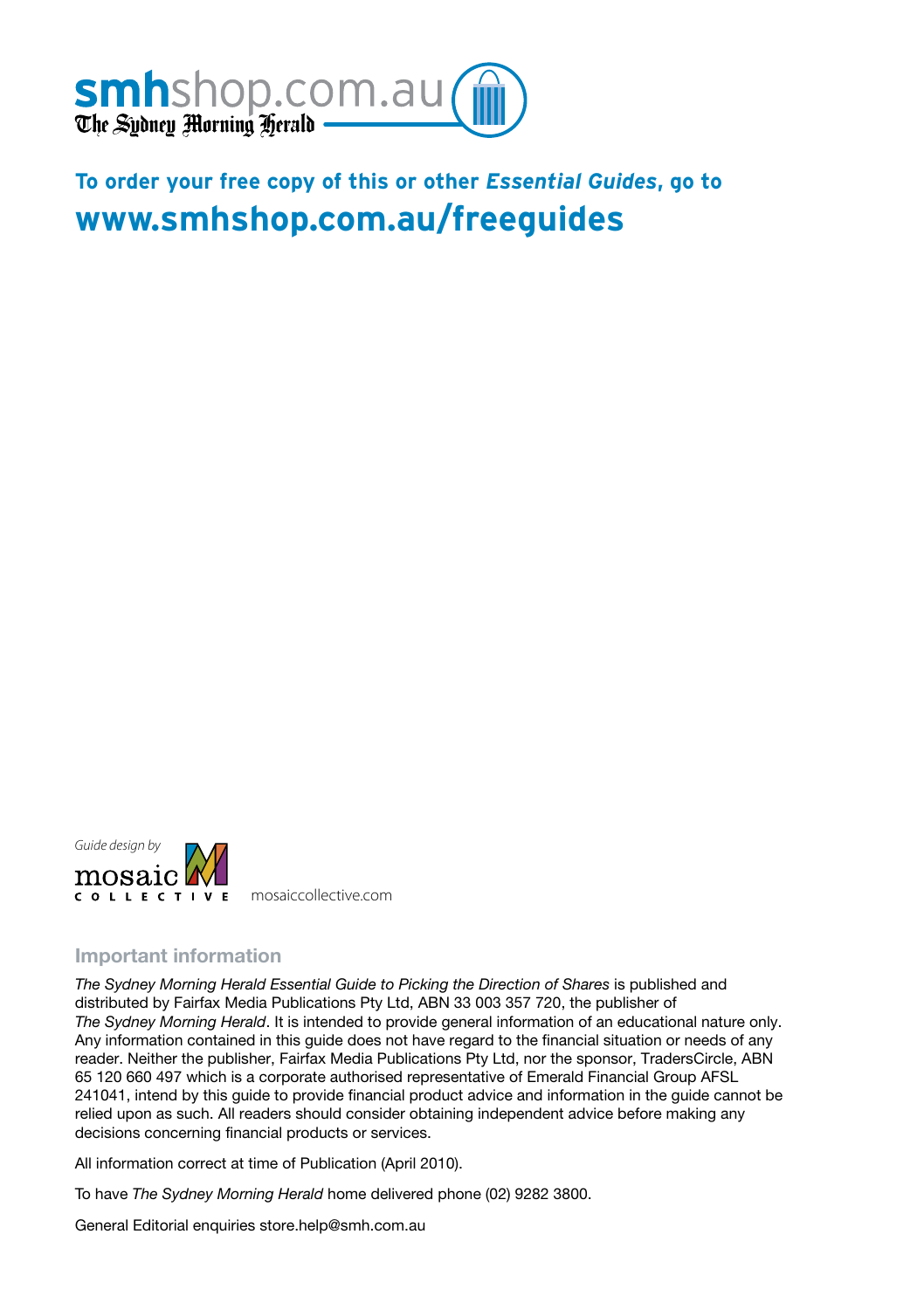# Essential Guide to

# Picking the direction of shares A guide to fundamental and technical analysis

# **Contents**

| <b>Introduction</b>                    | Ι2' |
|----------------------------------------|-----|
| What drives growth?                    | 3   |
| The analytical techniques on offer     | 3   |
| Types of charts                        | 10  |
| 'The trend is your friend'             | 12  |
| Common patterns                        | 14  |
| What's the best approach?              | 18  |
| A final word on portfolio construction | 20  |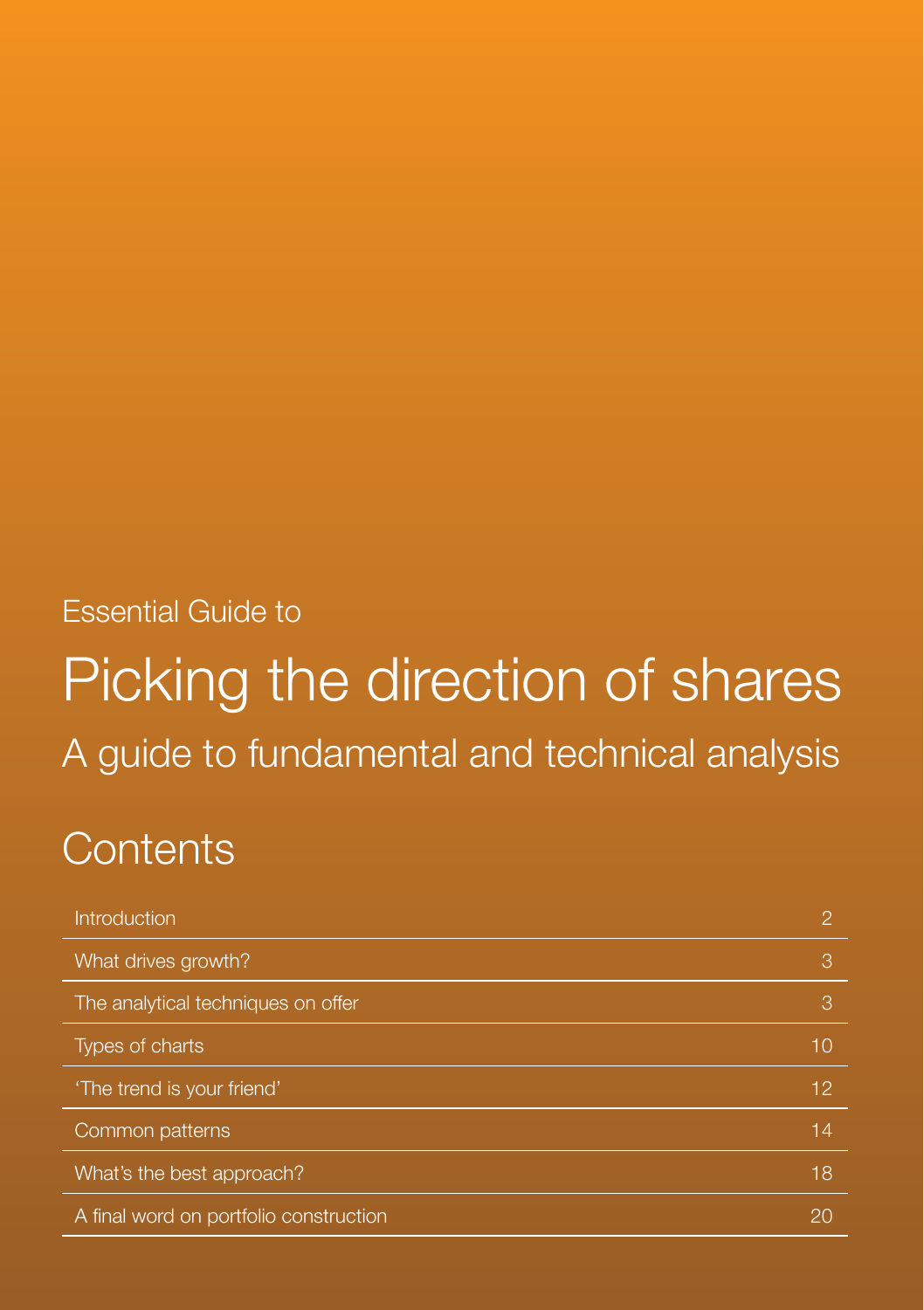## **Introduction**

*Share ownership in our country is among the highest per capita in the world. Many Australians first became shareholders by default as a result of receiving shares in companies such as the NRMA or AMP when they floated, while others initially bought shares in the heavily promoted privatisation of Telstra. For many it has since become a preferred path to building long-term financial security.*

#### **So what is so good about shares?**

Shares – which quite literally represent a share, or portion, of a company – are a growth asset. This means that besides their potential to generate income in the form of dividends, they also offer the chance of capital growth; increasing the value of your initial investment. In this way, like property, they can help combat inflation, or the slow creep of rising prices that erodes the value of your money. This is something that asset classes such as deposits and fixed income investments cannot do.

But there is a downside to this additional profit potential: you have to take on additional risk. Just as share prices can go up, they can also go down. This was demonstrated all too clearly in the global financial crisis when sharemarkets around the world plummeted and billions of dollars were wiped off the value of shares. However, some shares weathered the financial storm better than others, and some have already surged above their previous highs. The trick to investing is to identify those shares that are going to withstand the pressures – and grow your money.

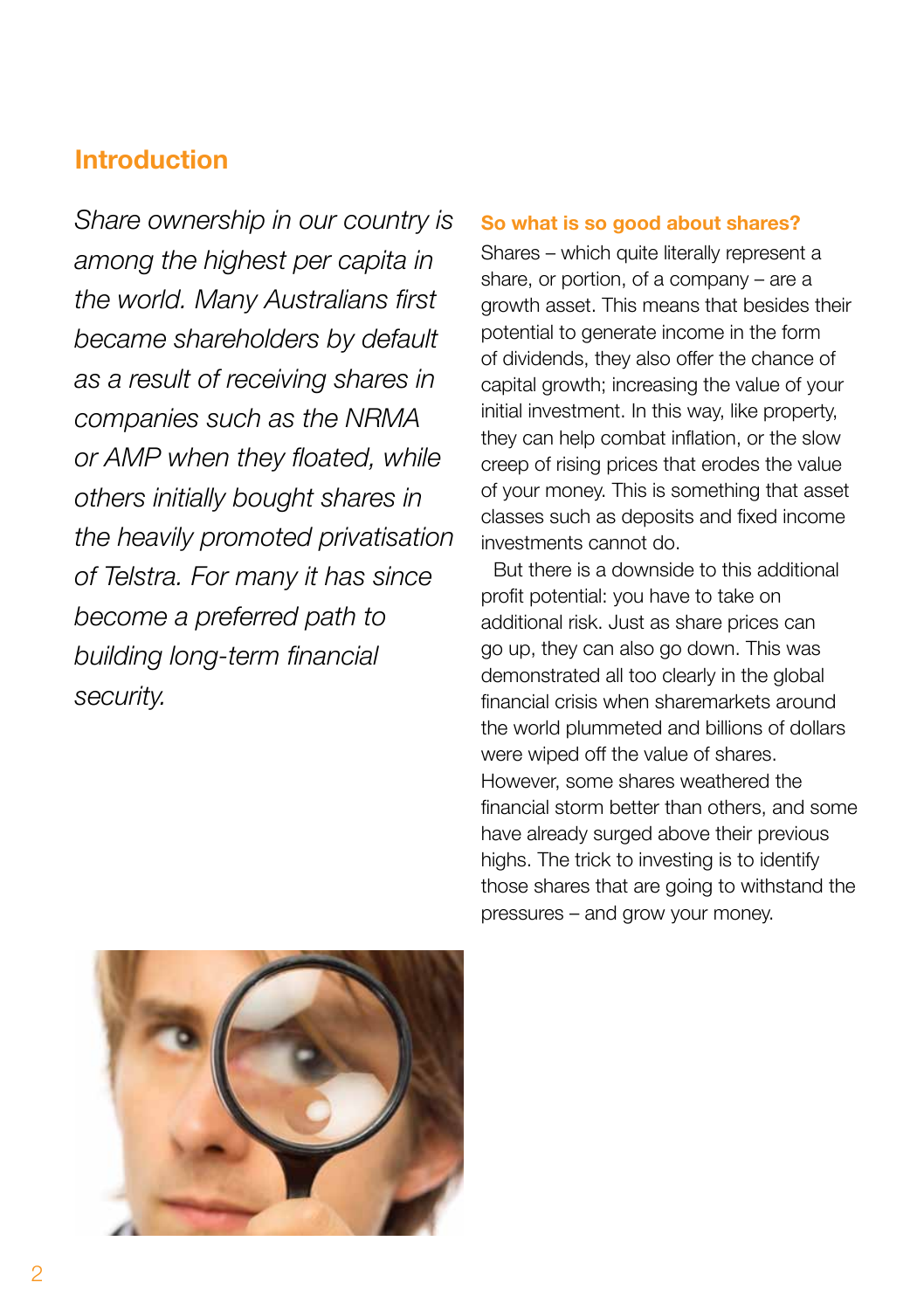#### **What drives growth?**

Two broad variables are considered to influence growth: macro-economic factors and micro-economic factors.

Macro-economic factors are the big picture influences that exert a top-down effect on share prices. These include such variables as the prevailing economic conditions, the outlook for a particular industry sector and market sentiment. For example, if the economy is in recovery mode and consumer sentiment indicators show that people are getting set to reopen their wallets and spend up big, you might look to buy discretionary retail stocks such as Harvey Norman. Conversely, if growth is subdued and consumer sentiment poor, you might favour non-discretionary retailers such as Woolworths.

When considering specific stocks, it is also important to consider micro-economic factors, which will impact on the share price of that particular company. These include such variables as profit results, company news and announcements, and management strength. There are a plethora of factors you could consider here, some of which we will look at later.

Macro-economic and micro-economic factors can be considered together to select shares. For instance, once you have identified a sector with growth potential using big picture, macro-economic analysis, you can look at individual company specifics to narrow your choice to those individual stocks offering the greatest chance of delivering that growth. Here's how...

#### **The analytical techniques on offer**

The techniques for choosing shares broadly fall into two categories: fundamental analysis and technical analysis.

Fundamental analysis is basically number crunching. It involves using information gleaned from company results and announcements to make a call on whether the share price is poised for growth. Figures contained in these communications can be used to calculate ratios that indicate whether the stock is fairly valued, how much the company is returning to shareholders and the strength of its balance sheet.

Micro-economic analysis usually relies heavily on fundamental ratios.

Technical analysis is different altogether. In its purest form, it involves making all buy and sell decisions on the basis of share charts, with no regard for what a company is or does. The price charts used might, for example, be simple line graphs based on closing share prices, or they may be more complex representations, showing not just closing prices, but also opening prices and the price range within that period in an effort to more accurately identify a price trend. Volume – or how many shares have been bought or sold – is also sometimes depicted.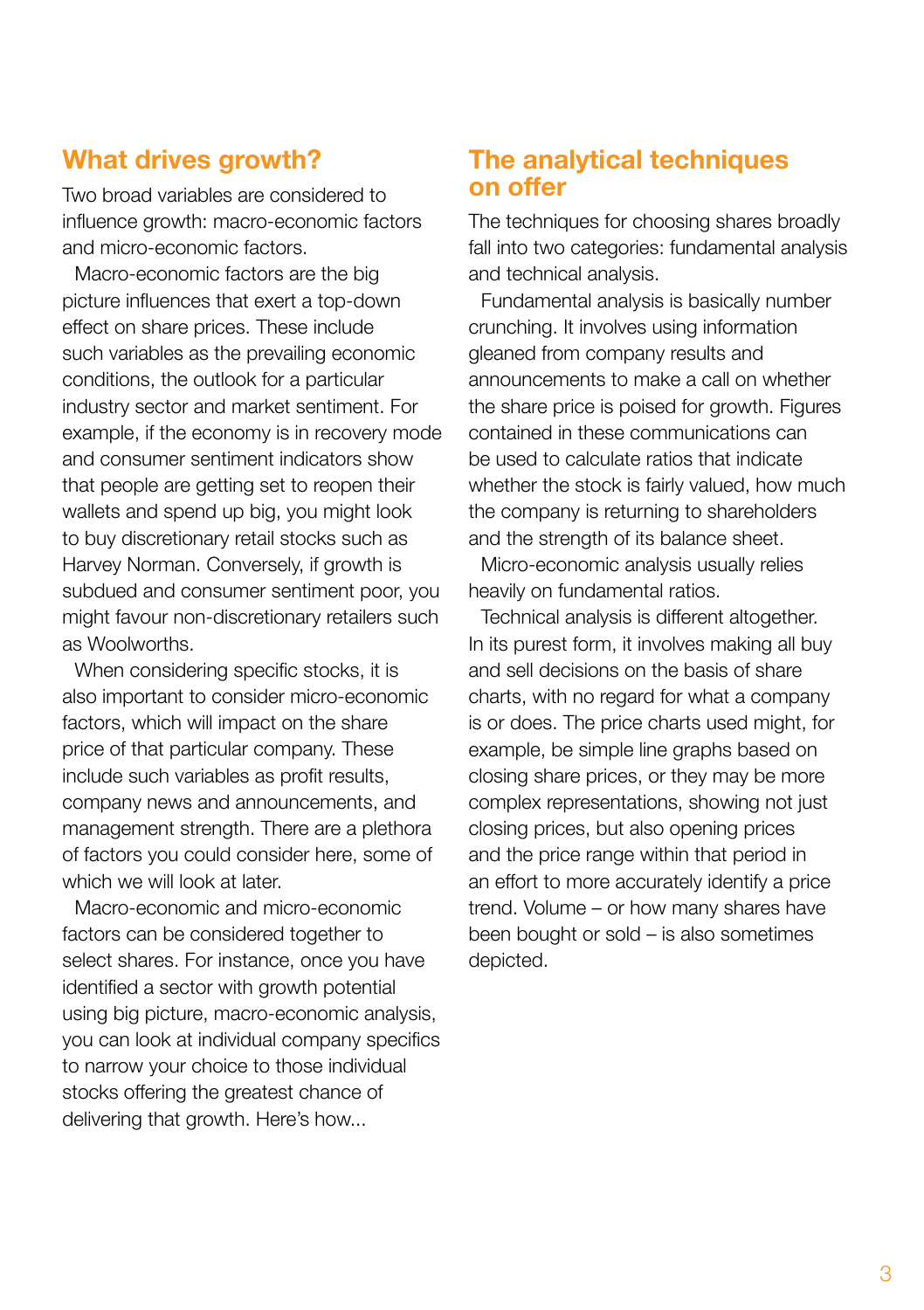

#### **Fundamental analysis basics**

The building blocks of fundamental analysis include a company's share price, its market capitalisation or size, its earnings and dividends. Pricing information is freely available on the Australian Securities Exchange website, www.asx.com.au, and is also published in many daily papers. These sources also calculate and list some of the simpler fundamental ratios. Information needed to calculate other ratios is contained in company reports, which can most easily be found on the company's website.

In this introduction to fundamental analysis, we will look at commonly used ratios that measure a company's valuation, its growth, its income and its rate of return.

#### **Earnings per share**

The earnings per share ratio (EPS) tells you the amount of a company's earnings that can be attributed to each individual share held. As such, it allows investors to directly compare one potential stock investment with another.

It is calculated by dividing a company's net profit after tax by the number of shares on issue.

Example: Company XYZ earned \$1 million in net profit for the year and has 1 million shares.

1,000,000 / 1,000,000 = \$1 earnings per share

So for each share on issue, XYZ is earning  $$1$ .

The measure can be based on forecast profit for the current year or a future year – called estimated earnings per share – or on profit already declared, that is, historic earnings per share.

As with most sharemarket ratios, the change in earnings per share over time is more telling than a simple snapshot. Naturally investors should be looking for earnings per share to be growing rather than falling – and steadily so. Rapid earnings growth can be positive provided it flows through to earnings per share.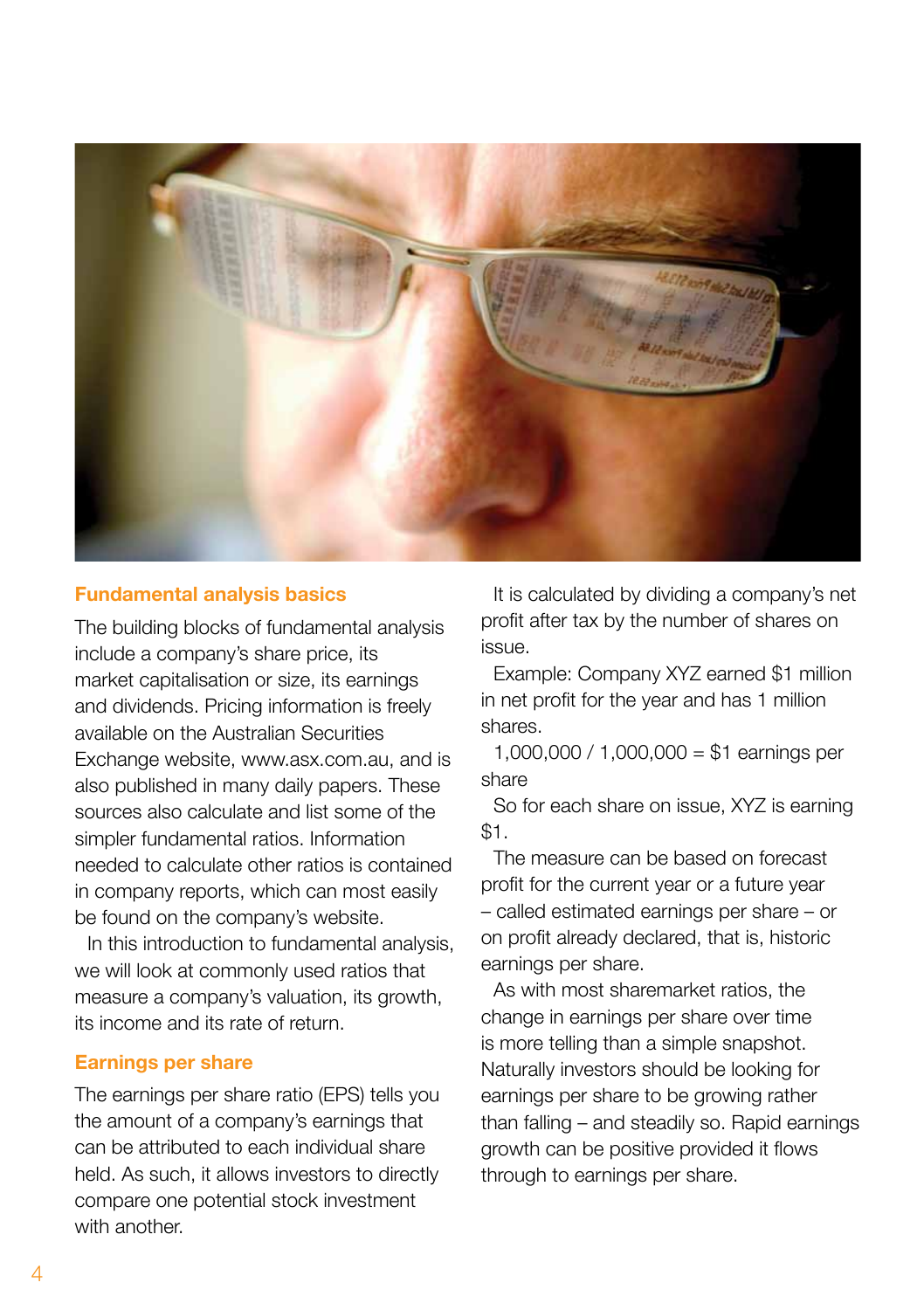#### **Price/earnings ratio**

The price/earnings ratio (P/E) is the most popular way of determining whether a company's shares are over-valued, fairly valued or under-valued. Naturally investors try to find one that is the latter.

The ratio is calculated by dividing a company's share price by its earnings per share. The earnings per share figure can be either estimated or historic, giving an estimated forward, or historic price earnings ratio.

Example: Company XYZ shares are trading at \$10 and the company has historic earnings per share of \$1.

 $10/1 = 10$ 

So XYZ has a historic price earnings ratio of 10. Note that this is not a currency amount or percentage, but a multiple. The lower the P/E, the cheaper the stock. However, a company with a high P/E might have good growth prospects.

In any case, in isolation a P/E ratio means nothing; for a meaningful analysis you need to consider it next to its peers. Some industry sectors routinely carry much lower or higher P/Es than others, and this can change throughout the economic cycle (for example, cyclical stocks, such as those in the automotive or travel industries tend to experience big changes in earnings in response to the trading conditions). It is also important to remember that income stocks, those which offer high dividends, can trade on a lower P/E than their high-growth counterparts. Smaller or newer companies will also tend to carry a lower P/E than larger, more established ones, as the market is not yet convinced about them. Finally, start up companies may not yet have any earnings, and therefore no P/E.

Most importantly, before applying the P/E valuation technique, you need to think about the nature of the stock. If Company XYZ is trading on a P/E of 10 while other companies in the same industry sector have an average P/E of 15, it might be considered under-valued or cheap. But you then need to consider why it is cheap. Is it a stock with unrecognised potential and therefore one that merits further investigation? Or is it simply a bad company?

#### **P/E growth**

Another useful valuation method which may help shed light on whether a stock is expensive or cheap is the P/E growth – or PEG – ratio.

You calculate the PEG ratio by dividing the P/E multiple by the expected rate of growth in the earnings per share. A PEG ratio of 1 implies a stock may be fair value; a figure closer to 2 suggests it might be over-priced.

Example: Company XYZ has a P/E of 10 and an expected rate of earnings per share growth of 10 per cent.

 $10 / 10 = 1$ 

In this case Company XYZ may indeed represent a good, inexpensive buy. But, of course, there's more to analysing a stock than just the share price.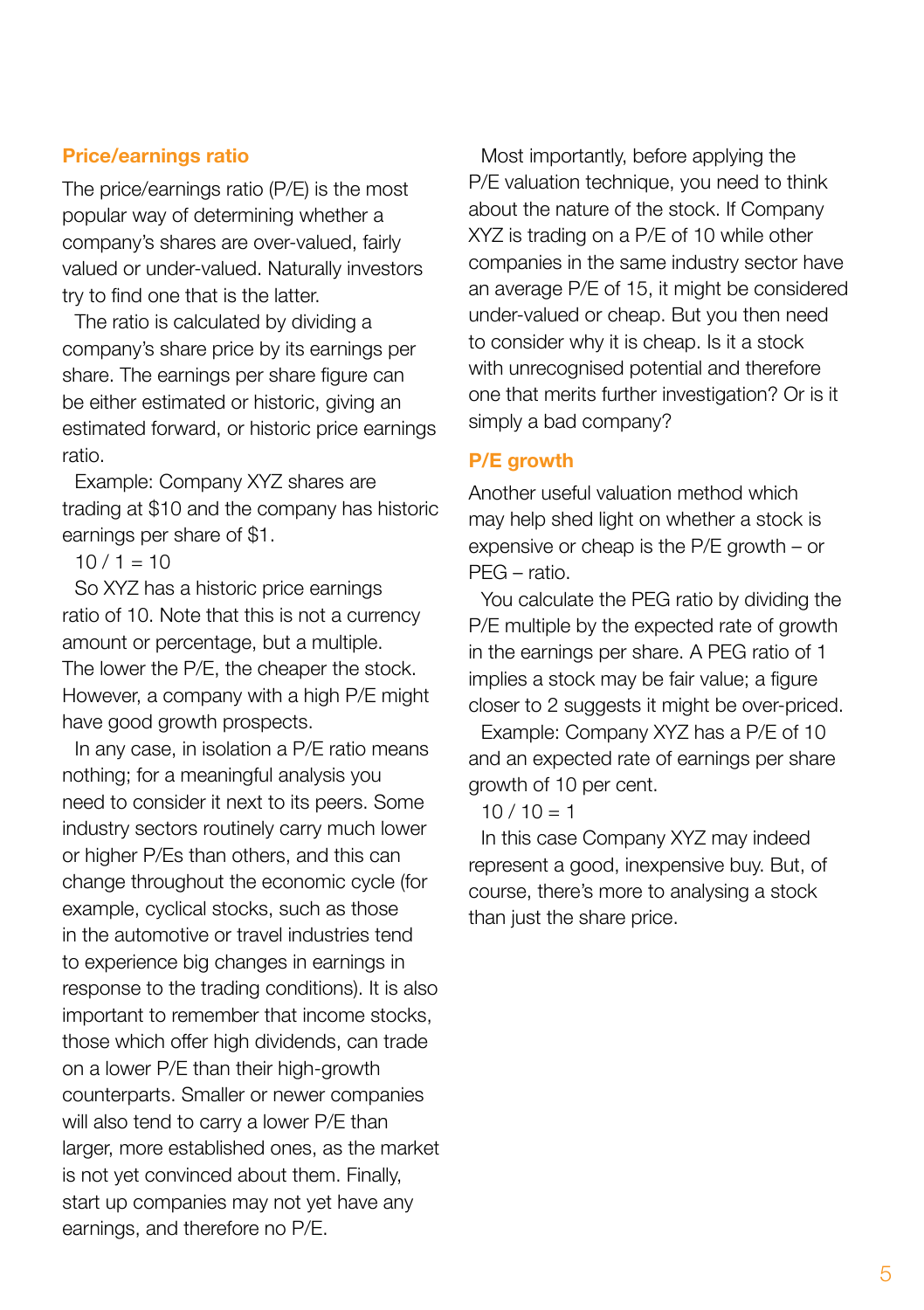#### **Dividend per share**

Many investors consider dividends the key to making money over the long-term and, where capital growth is flat, they certainly buoy returns. Reliable dividends – paid each and every year and maintained at least at their previous level, but preferably increased – are a hallmark of a healthy company with good profit growth. Conversely, frequent dividend cuts, or even the suspension of dividends, indicate that an operation is not producing enough cash and could be an early sign of trouble.

The dividend per share ratio is calculated by dividing the amount a company has set aside for dividends by the number of shares on issue. The dividend figure can be calculated either before or after tax to give the gross or net dividend per share.

Example: Company XYZ has a net dividend pool of \$1 million and 1 million shares.

 $1,000,000 / 1,000,000 = $1$ 

So the net dividend is \$1 per share. Generally companies pay shareholders two dividends per year, an interim dividend and a final dividend.

#### **Dividend yield**

The dividend yield relates a company's dividend per share figure to its share price, to give you the income return on your investment. It also lets you compare that return, on a like for like basis, with other stocks.

The dividend yield is calculated by dividing the dividend per share by the share price. The figure is then multiplied by 100 to arrive at a percentage.

Example: Company XYZ has a dividend per share of \$1 and is trading at a share price of \$20.

 $1/20 = 0.05$  or 5%

So the dividend yield is 5 per cent. When comparing this figure with other potential sharemarket investments, bear in mind that some sectors – such as banks – typically carry higher yields than others. It is also important to remember that share prices and dividend yields have an inverse relationship. So a company that has suffered a dramatic fall in its share price will show a sudden rise in its dividend yield. Of course, the share price could have further to fall, and the company's ability to maintain its dividend payments might be in doubt. So be sure to check how the share price has been moving before investing on the basis of a high dividend yield.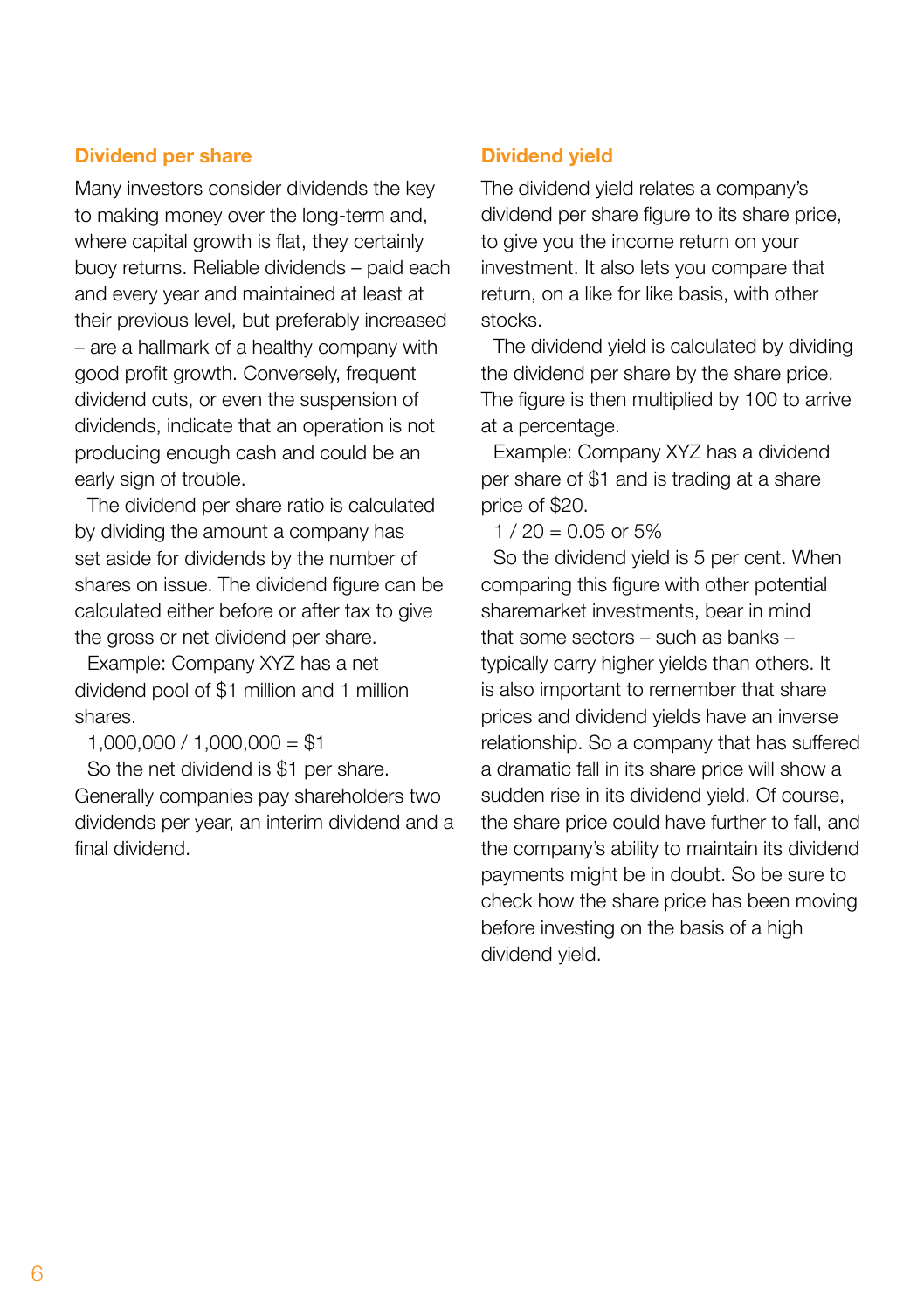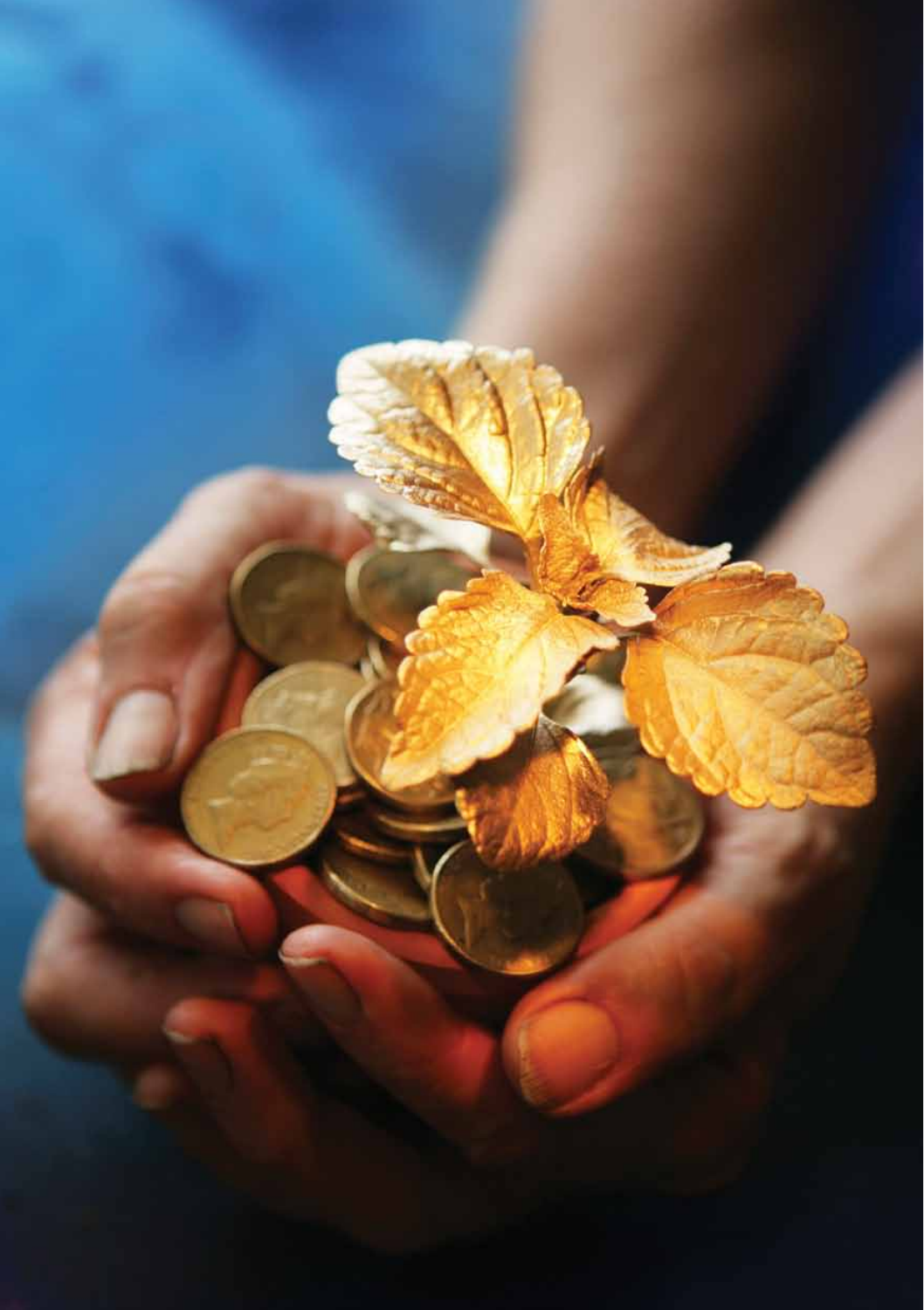#### **Dividend payout ratio and dividend cover**

It is not enough to satisfy yourself that a company is simply maintaining its dividend payments, though. You should also look at where these dividends are coming from, by considering the company's dividend payout ratio and dividend cover. To be sustainable, dividends need to come from earnings, not from borrowed money, new share issues or from asset revaluations.

The dividend payout ratio is calculated by dividing a company's dividend per share by its earnings per share.

Example: Company XYZ has a dividend per share of \$1 and earnings per share of \$2.

 $1/2 = 0.5$  or 50%

This tells you the percentage of a company's earnings paid to shareholders as dividends – in this case, half – which indicates how well dividends are supported. If the figure is more than 100 per cent, the money must be coming from somewhere other than earnings, and it is important to find out where.

The more established the company, the higher the dividend payout ratio tends to be; younger, growing companies usually prefer instead to invest earnings back into the business.

Dividend cover is calculated by dividing earnings per share by dividend per share. In other words, it is the inverse of the dividend payout ratio.

Example: Company XYZ has earnings per share of \$2 and a dividend per share of \$1.  $2/1 = 2$ 

So XYZ's earnings are sufficient to cover its dividend payment twice over, an indication that the company should be able to

comfortably maintain that dividend level in the future.

Let us now look beyond dividends to the rate of return.

#### **Return on equity**

Return on equity is considered an important indicator of a company's use of shareholder funds. A high return on equity implies management is using shareholder funds well; a low one implies the opposite.

Return on equity is calculated by dividing profit after tax by shareholder equity (total assets minus total liabilities). Again it is expressed as a percentage

Example: Company XYZ has a net profit of \$10 million and shareholder equity of \$50 million.

 $10,000,000 / 50,000,000 = 0.2$  or 20% This percentage figure is useful in comparing one company's returns against others in the same industry sector. Many investors look for a return on equity of at least 10 per cent over time, and this is certainly indicative of a company that uses shareholder money effectively. A rising return on equity usually translates into a rising share price, while a falling return on equity usually means the opposite.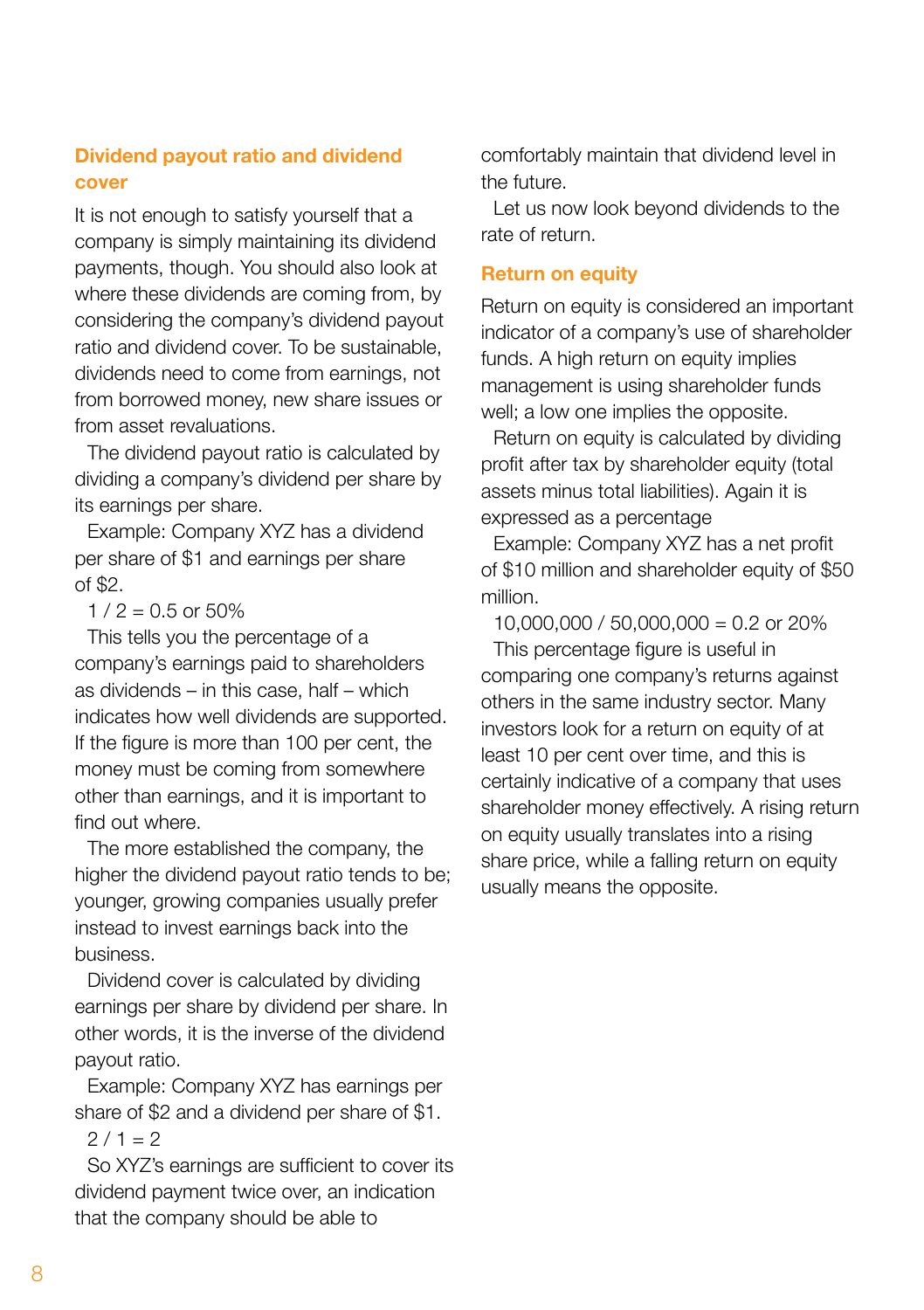

#### **Return on assets**

This measure, which indicates the profitability of a company based on its total assets, including borrowings, provides a good indication of how effectively management is using those assets to generate earnings.

Return on assets, also known as return on investment, is calculated by dividing a company's profit after tax by its total assets (including borrowings). Note that if a company has no debt, the return on assets will equal the return on equity.

Example: Company XYZ has net profit of \$10 million and total assets of \$100 million.

 $10,000,000 / 100,000,000 = 0.1$  or  $10\%$ The higher the percentage, the better, as this suggests the company's assets are working harder for investors. But because return on assets vary significantly between industries and from company to company, it is important to compare it only with a stock's previous return on assets or with similar stocks.

That's a brief explanation of some of the more common ratios used in fundamental analysis. Let's now turn to look at the basics of technical analysis as a stock selection technique.

#### **Technical analysis basics**

As mentioned earlier, technical analysis relies not on company details, but on share price charts, and the formations and patterns they make. Chartists interpret these historic movements looking for guidance to the future direction of the share price. The rationale is that a chart illustrates the psychology of the market, which is essentially a tug of war between fear and greed. Know what you are looking for, they say, and the charts will tell you when to buy and sell.

The tools of a chartist's trade are data and software packages. Some basic charting tools are freely available on the internet, while investors wanting to focus on technical analysis in a more serious way can buy more detailed analysis packages offered by commercial providers.

Charting is a complicated subject. In this guide we will touch on a few basic concepts, including trend lines, support and resistance lines, and the formation of ascending and descending triangles.

But first we need to take a closer look at the various types of charts.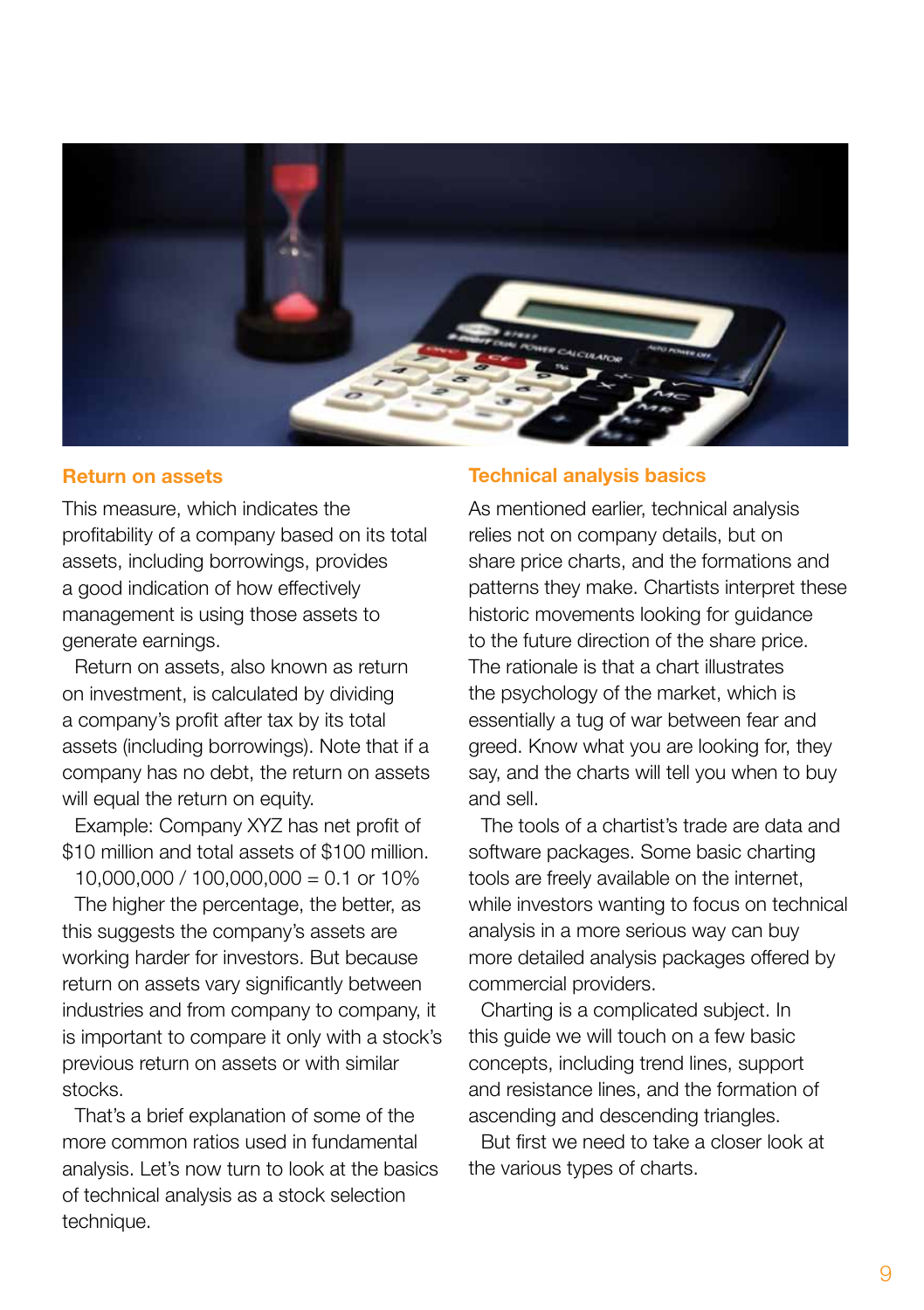# **Types of charts**

Chartists use several different chart types. Three of the more popular are the OHLC chart, candlestick chart and basic line chart.

#### **OHLC Chart**

OHLC stands for the open, high, low and close price – which are represented on each bar of the chart (see inset, right). Quite simply, each bar shows the open and close prices and the share price range in any given period.

If the share price closes on or near the low, it is considered that sellers are in control, and if it closes near the high, it is considered that buyers are in control. An example of a chart formed by daily bars is below.





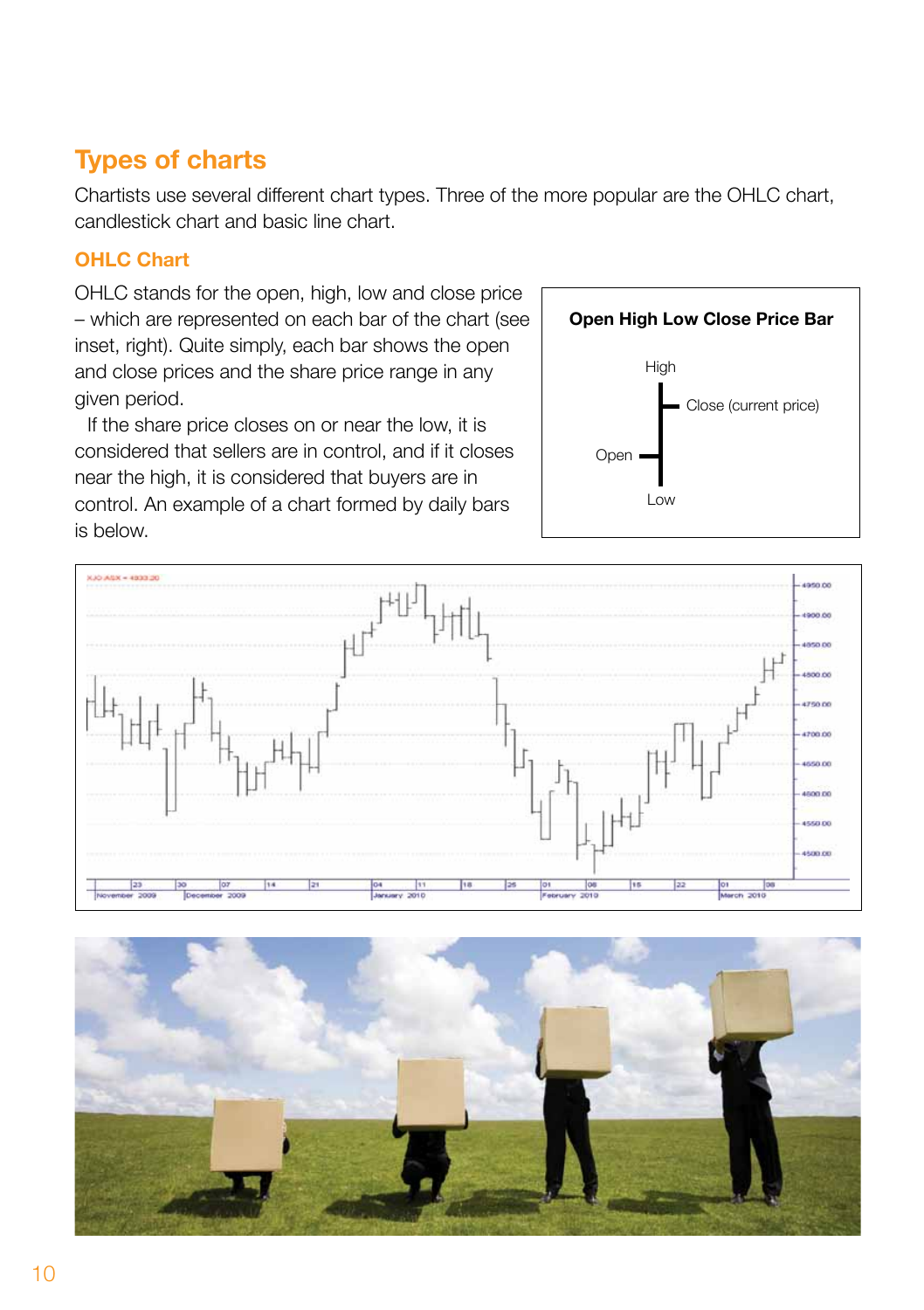#### **Candlestick Chart**

Candlestick charts are thought to have been first used by Japanese rice traders around the 16th century to identify price trends. Today, proponents of this chart type think it can more accurately pinpoint whether buyers or sellers are in control of a stock. In the candlestick chart below, a green candle represents that buyers are in control, that is that the share price closed near its high, while a red candle indicates that sellers are in control, or that the share price closed near its low. Like OHLC charts, candles also depict open, high, low and close prices but some traders prefer them because they usually come with enhanced graphics.



#### **Line chart**

In contrast, line charts show just closing prices and quite simply join the dots (see below). As such, they offer the least information but are easiest to read. They can be useful when examined in conjunction with the other chart types.

So just what can these various charts tell you about the future direction of a stock price?

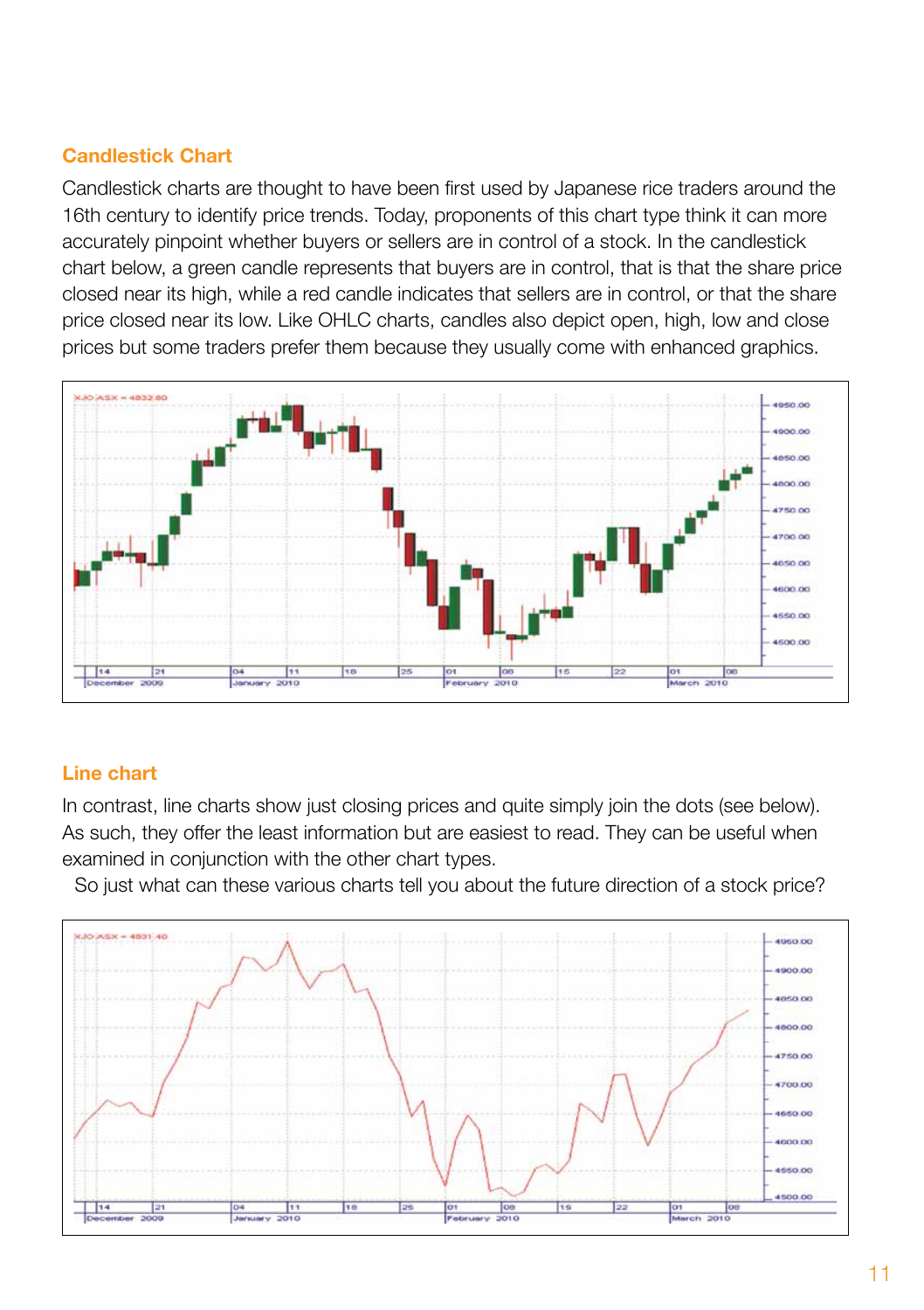### **'The trend is your friend'**

Prevailing sentiment gives a valuable clue as to what might happen next. The trend – as they say – is your friend. Chartists consider that the share price is likely to continue in the direction of a trend line. It is far safer to buy a share when it has rebounded 5 per cent than to try and pick a stock's very bottom.

If share price troughs and peaks are both rising over time, there is obviously an uptrend. But chartists prefer to see three consecutive higher troughs and three consecutive higher peaks before acting. They draw the trend line for an uptrend so it intersects the rising troughs (see below).



And they draw the trend line for a down trend so it intersects the falling peaks (see below).

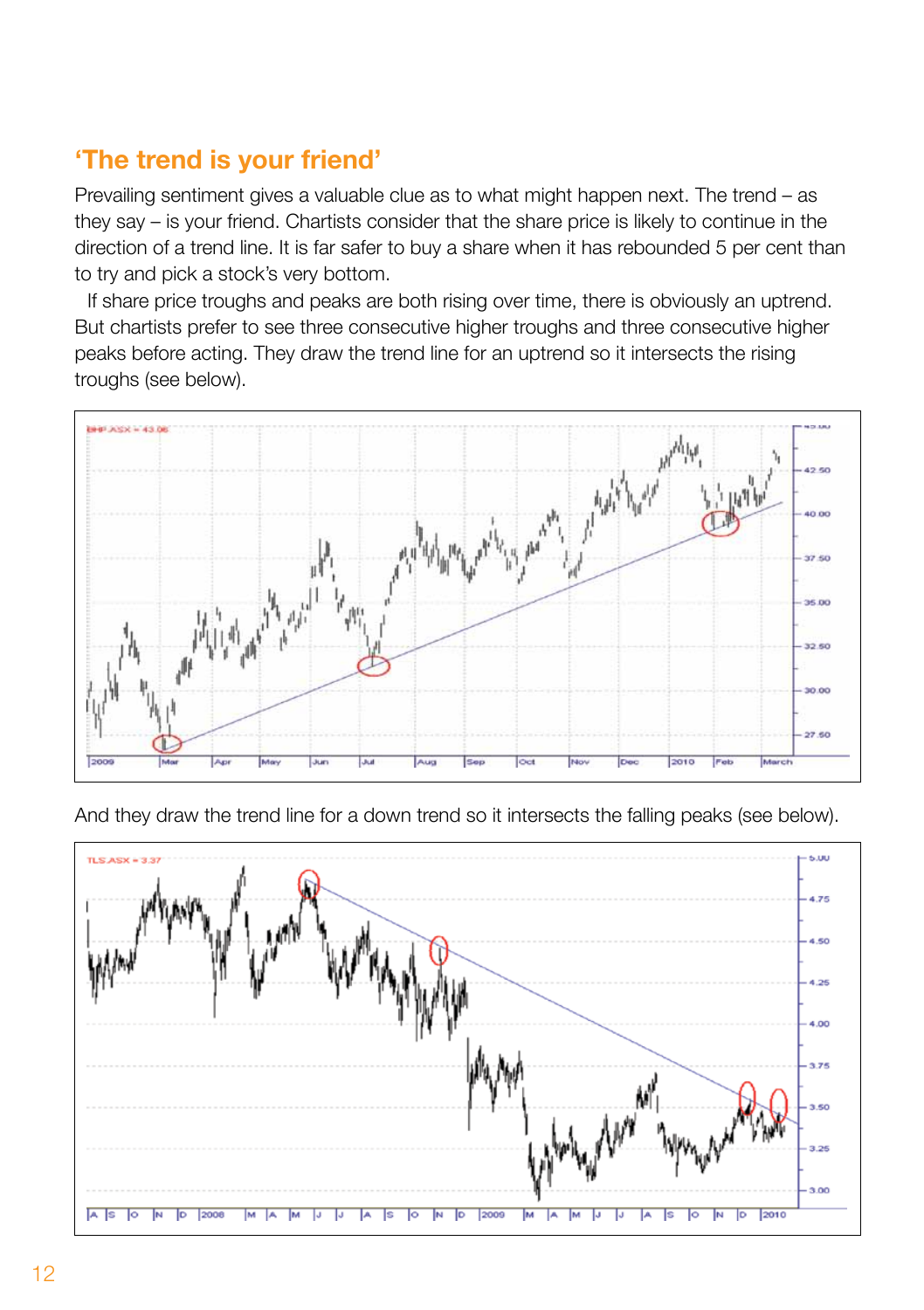#### **Support and resistance lines**

Beyond the simple trend indicators, technical traders consider the concepts of support and resistance key.

A support line shows the lowest price at which investors will allow a stock to trade. In other words, the price is unlikely to fall below this level. The example below shows a stock with support at around \$25.20. Chartists believe that if support is broken, the share price is likely to fall to the next level of support.



The resistance line is the opposite of a support line. It shows the highest price at which investors will allow a stock to trade. In other words, the price is unlikely to rise above this level. Below you can see a stock that is hitting a resistance ceiling at \$16.06. Every time it touches this level it is sold down and the chart falls away. Just as with a support line, if resistance is broken the share price will probably rise to the next level of resistance.

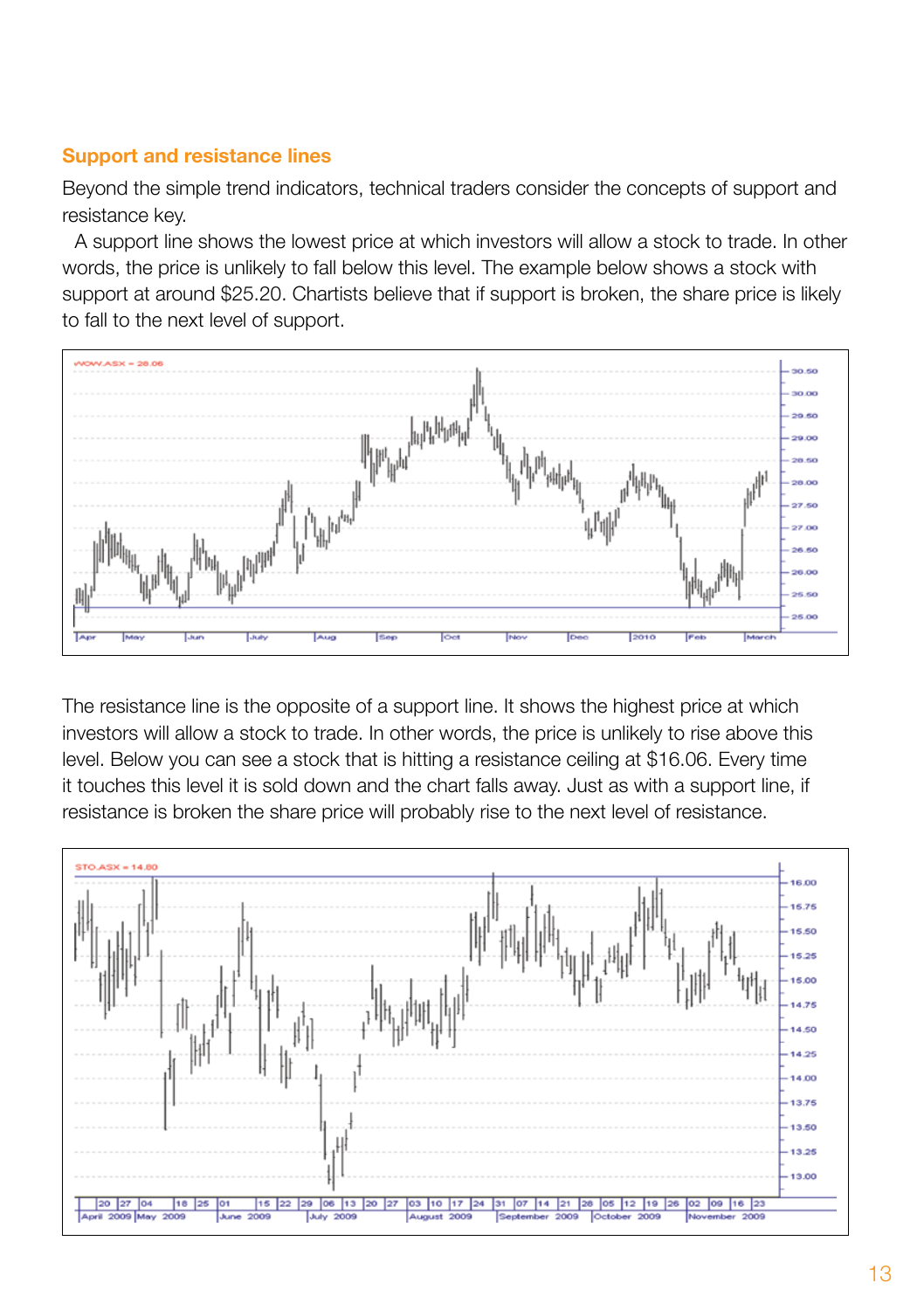# **Common patterns**

Charts can be used to draw not just lines but also patterns that can shed light on when to buy and sell. We will next examine a couple of the most common patterns.

#### **The Pennant**

A pennant is seen particularly with stocks that are trending in one direction. It occurs where a rising line of support meets a falling line of resistance. The theory is that a pennant pattern is usually followed by some type of share price breakout as pent up momentum is released, much like releasing a coiled spring. In the first chart below, you can see a stock moving into the apex of the triangle – and in the second, the share price breakout. As such, technical traders consider a pennant a powerful signal to buy.



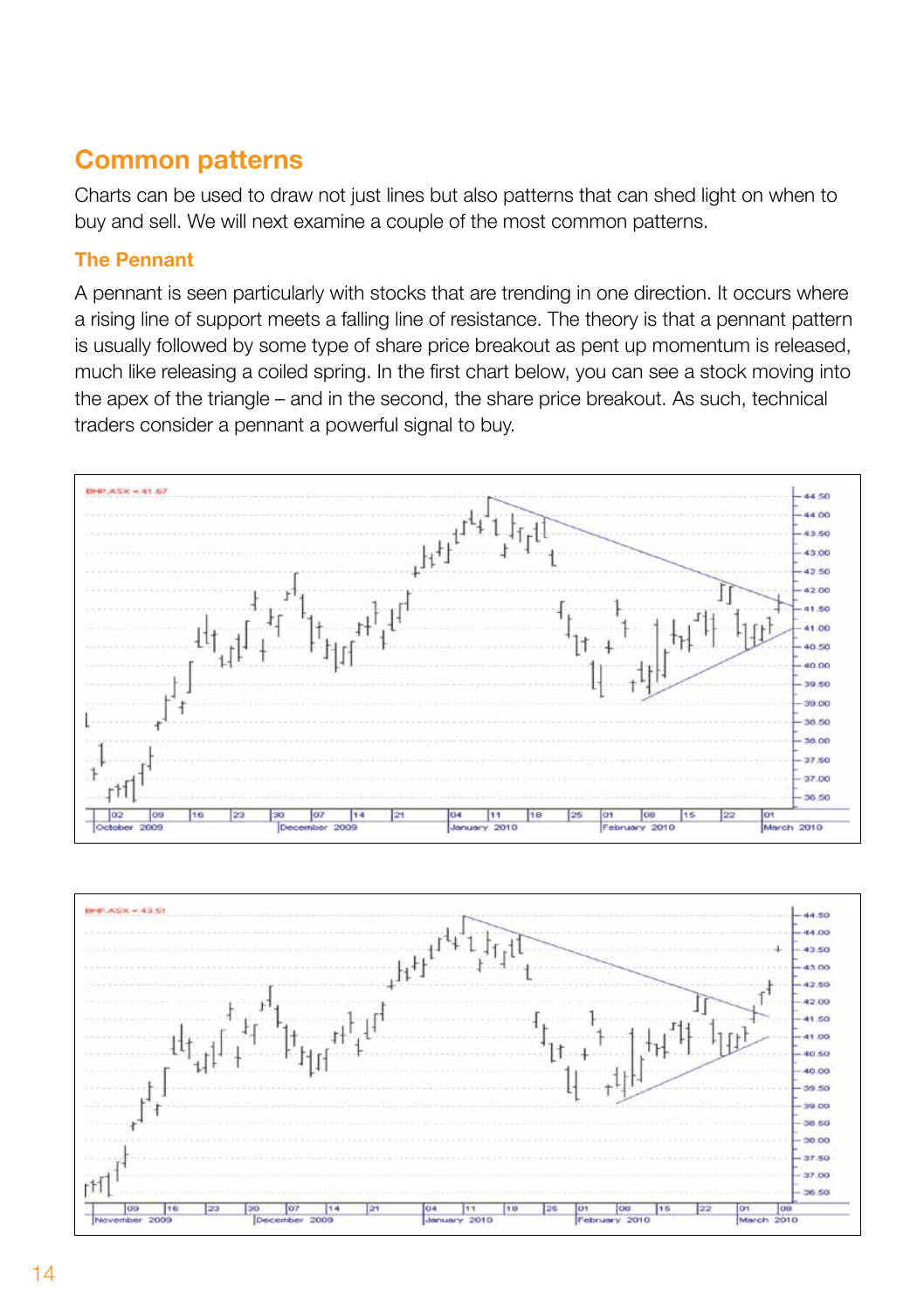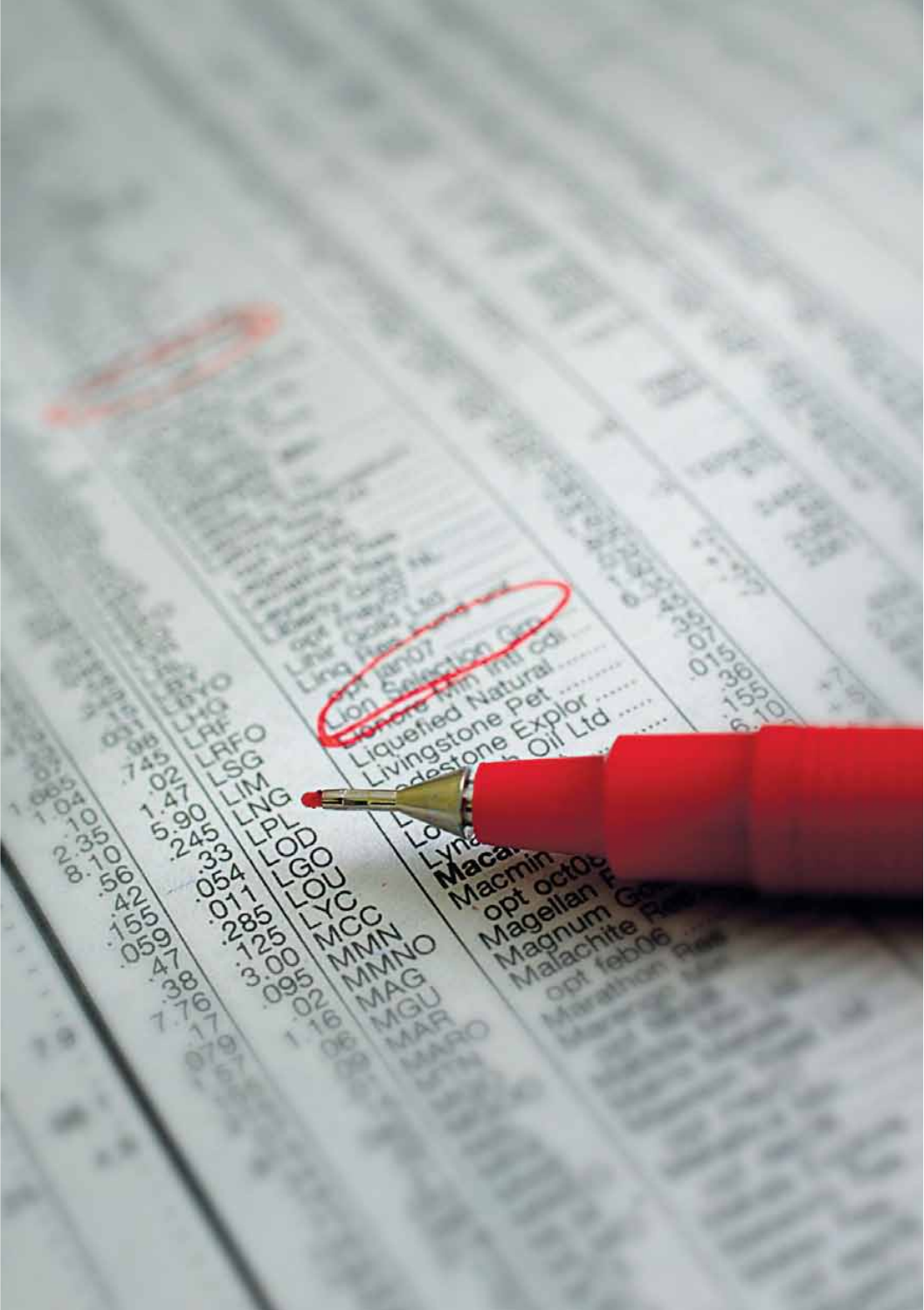#### **The ascending triangle**

An ascending triangle is formed when an uptrend approaches a level of resistance. As with a pennant, the share price range tends to become compressed as it moves towards the triangle's apex, and so builds momentum. On the price breakout, you typically also see the same explosive move (see the charts below). Chartists argue that an ascending triangle is a more reliable signal of a price surge than a pennant as the stock is already trending up.



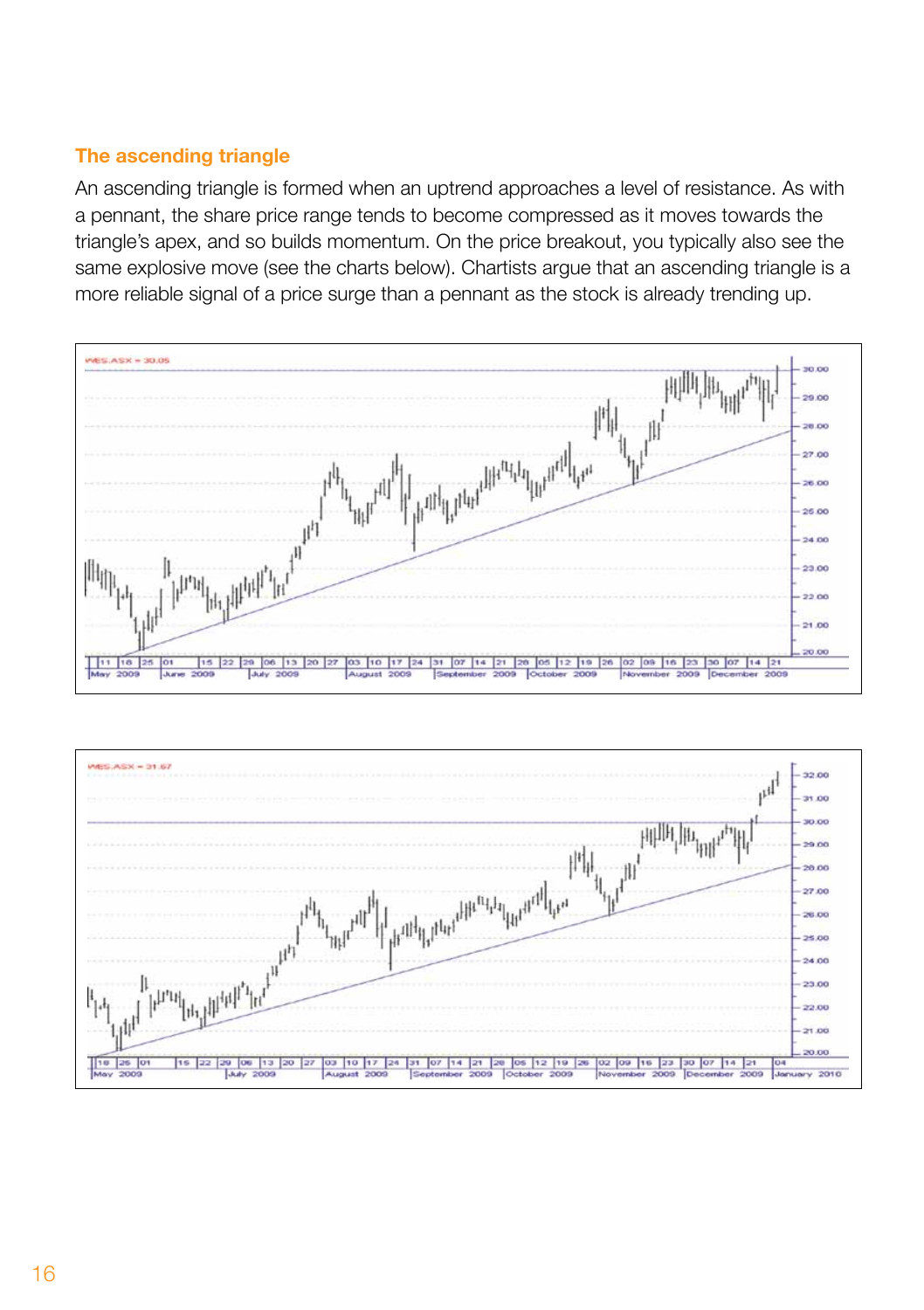#### **The descending triangle**

Here is how the opposite pattern, a descending triangle, looks. This is believed to precede a major downturn.



So there you have it: a brief look at technical analysis and how its proponents use charts to determine investor sentiment towards a stock and, therefore, divine the future direction of its share price. Keep in mind, though, that technical analysis is a complex subject and it is important to do further reading and research to fully familiarise yourself with the tools and techniques for successful share trading. The Australian Securities Exchange (www.asx.com. au) offers a range of education options including free online courses on both technical and fundamental …analysis, while The Educated Investor bookshop (www.educatedinvestor. com.au) and the Australian Technical Analysts Association (www.ataa.com.au) are good resources for those wishing to delve deeper.

The big question, however, is whether fundamental or technical analysis will produce the best sharemarket returns.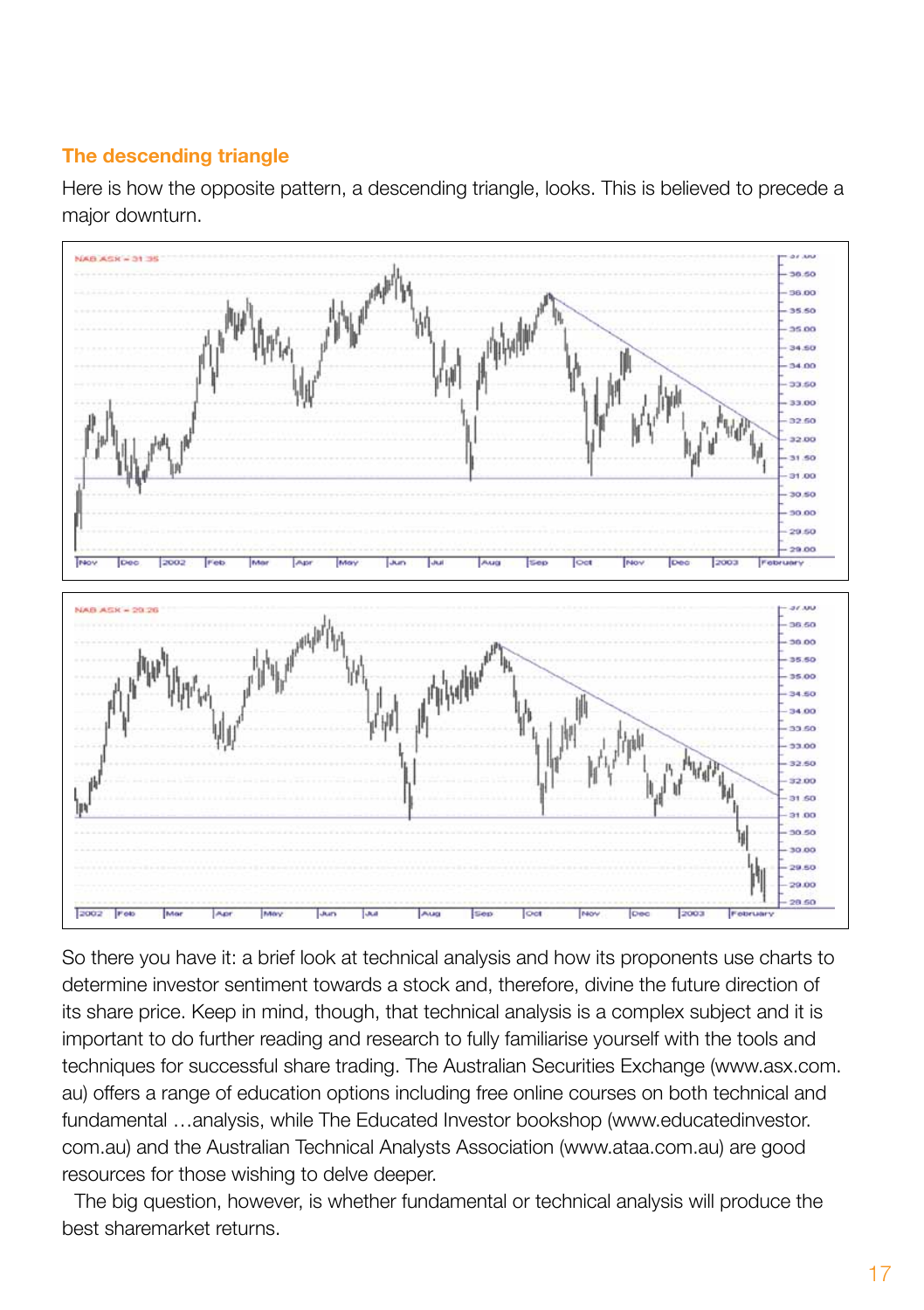### **What's the best approach?**

The best approach for you – fundamental or technical analysis – will vary depending on whether you are an investor or a trader.

An investor is someone who holds shares for the longer term, whether that be primarily to realise profits down the track or to receive dividends in the interim – or both. Most superannuants and people with DIY super funds fall into this category, as investing carries a lower risk than trading.

With their lower risk profile and longer time horizon, investors are likely to place more emphasis on fundamental rather than technical analysis.

Traders, by contrast, buy and sell shares more frequently in the hope of making a quicker buck. Dividends are usually of little interest (unless the strategy is specifically geared towards this) and shares can be held anywhere from minutes to a year or

more. This short term strategy involves a heightened potential to lose money.

Accordingly, to engage in share trading, you need to be willing to take on higher risk. Your share price entry and exit points will also be far more important than someone who is willing to ride out peaks and troughs over the longer term. So traders typically rely more heavily on technical analysis. Indeed, there are some who completely disregard a company's other characteristics and look only to the charts to tell them what action to take.

Again, the best approach will depend on you and your investment strategy. In the interests of prudence, however, you might consider a bit of both – fundamental analysis to identify potential investments and technical analysis to indicate when to buy and sell.

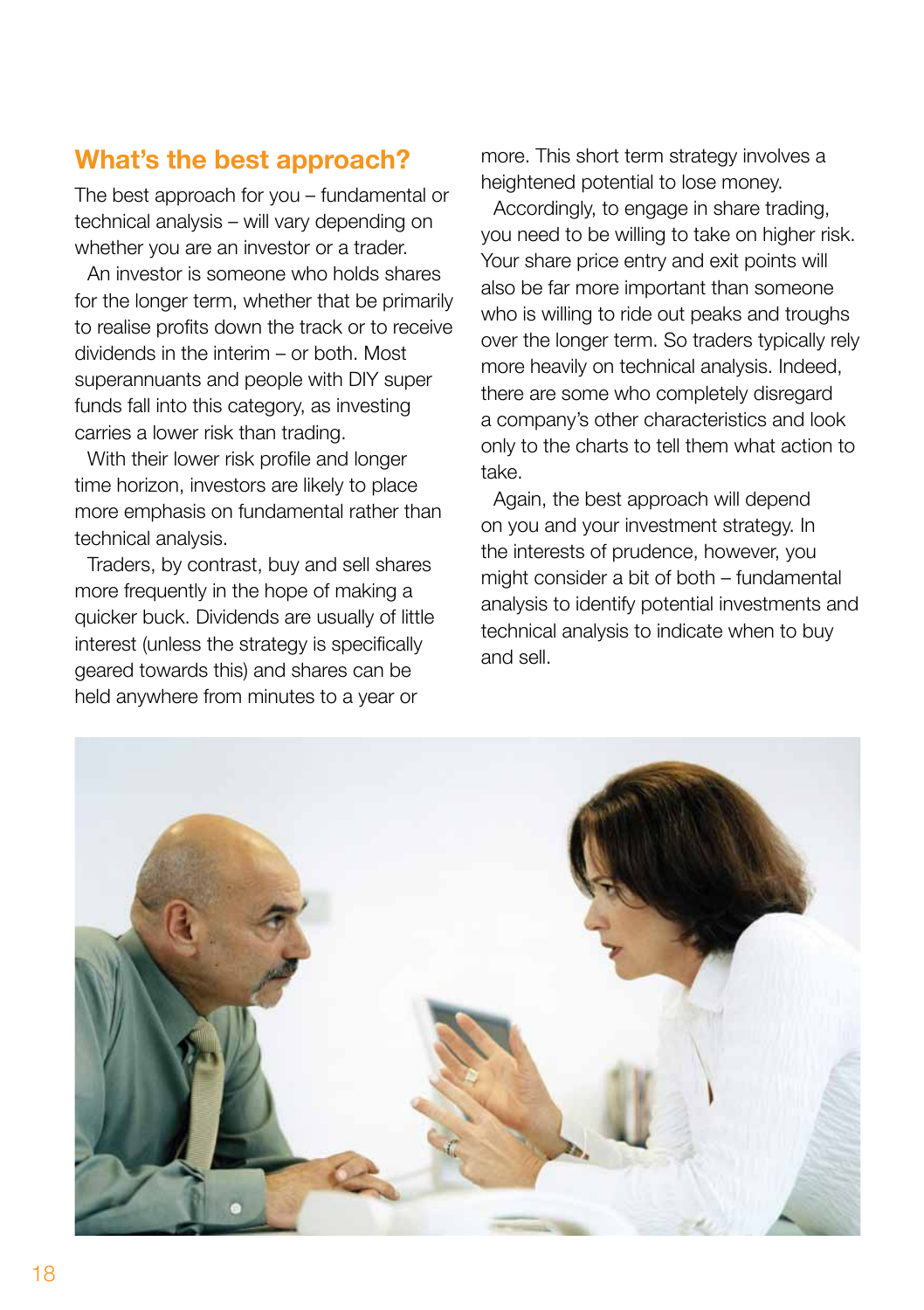